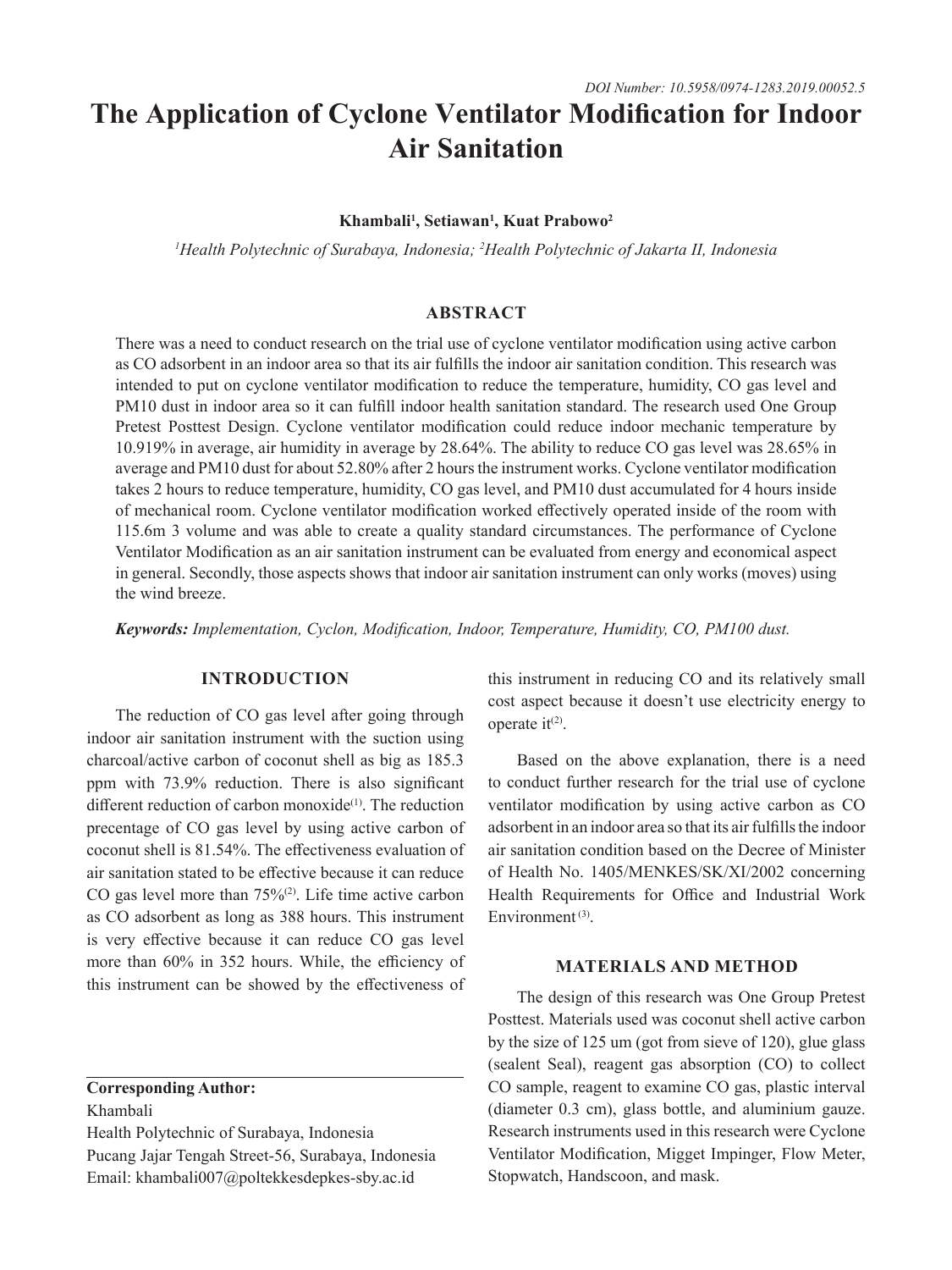Sample to meassure CO gas level was determined based on purposive sampling. Sample was taken by doing measurement as much as 10 times, to detect the average CO gas level, PM10 dust, temperature and indoor wind velocity before and after the treatment (installing cyclone ventilator modification). Data analysis process used paired sample t-test

# **FINDINGS AND DISCUSSION**

**The Room Volume of Research Spot:** The volume of Mechanical Research Spot was measured by calculating room volume added by roof volume. Here was the detail calculation:



**Structure Volume:**

Room Volume + Roof Volume

$$
= (p \times 1 \times t) + (\frac{1}{2} \times a \times t \times p)
$$
  
= (4 \times 6.5 \times 4) m + (1/2 \times 4 \times 1.45 \times 4) m  
= 104 m<sup>3</sup> + 11.6 m<sup>3</sup>  
= 115.6 m<sup>3</sup>  
Figure 1: Research Spot Volume Sectch

Air temperature, air speed, humidity, CO gas degree, and PM10 dust measured before and after cyclone ventilator modification was installed and operated, so that there was air temperature comparison inside of the room before and after cyclone ventilator modification was settled and operated. Data collection was done in two hour duration before the operation of cyclone ventilator modification operated (09.00 and 11.00 WIB) and in two hours after the operation of cyclone ventilator modification operated (13.00 and 15.00 WIB), in one day for 10 days.

**The Ability of Cyclone Ventilator Modification to Reduce Temperature, Humidity, CO Gas and PM 10 Dust Inside of Mechanical Room:** The ability of cyclone ventilator modification to reduce temperature inside of mechanical room in average was 10.919% in every 2 hours operation, its ability to reduce air humidity in average was 28.64% in every 2 hours operation, and the ability to reduce PM10 dust in average was 52.80 % in every 2 hours operation. It concurs the previous research about the effectiveness of cyclone ventilator modification instrument to reduce CO gas and PM 10 dust level<sup>(2)</sup>. Air flow speed inside of the tmechanical room increases was 48.71% in every 2 hours operation.

The use of active carbon in cyclone ventilator modification was effective to absorb CO gas as same as Nurullita & Mifbakhuddin in their research about Monoxide Carbon Gas Absorption (CO) inside the coconut shell active carbon and durian shell explains that the presentage of CO gas reduction by using coconut shell adsorbent is  $62.6\%$ , while durian shell is  $70.6\%$ <sup>(4)</sup>. This concurs and strengthens the previous research<sup>(2)</sup> that life time carbon is active as adsrobent CO as long as 388 hours, while the life time (saturated point) for filtering the dust has not been achieved. This instrument is very effective because it can reduce CO gas more than 60 % for 352 hours. Whereas, the efficiency of the instrument is shown from the effectiveness reduce CO gas and dust and the low non electricity operating cost. The most used adsorbent is active carbon becuase it has big surface. So, it absorbs bigger energy than another adsorbent. The application of adsorption energy is mostly used in industry. The example of adsorption application vapour phase is the restoration of organic solvent used by substance, printing ink and textile coating. While the adsorption of liquid phase used to seperate organic components from liquid and water waste from the substance of organic liquidd $(5)$ .

Jaya et al. stated that emission gas NO and Nox that are adsorbted was 70%. That proves the effectiveness of active carbon used to reduce air pollutant $(6)$ .

The Ministry of Health Decree No. 1405/MENKES/ SK/XI/2002 requires that the room temperature has to be  $18^{\circ}$ C-26<sup>o</sup>C, the humidity is 40%-60%. Maximum dust content inside the room in average 8 hours meassurement is 0.15 mg/m3. Ventilation air flows is 0.15-0.25 m/s and CO gas pollutant is 25 ppm/8 hours. This research has answered that the existance of cyclone ventilator modification in mechanical room has created and proven that it can be used to fulfill the requirement as air controller instrument inside the room, so that the mechanical room fulfill the requirement/quality standards.

The paired sample t-test in temperatue, humidity, CO gas level and PM 10 dust parameter, inside the room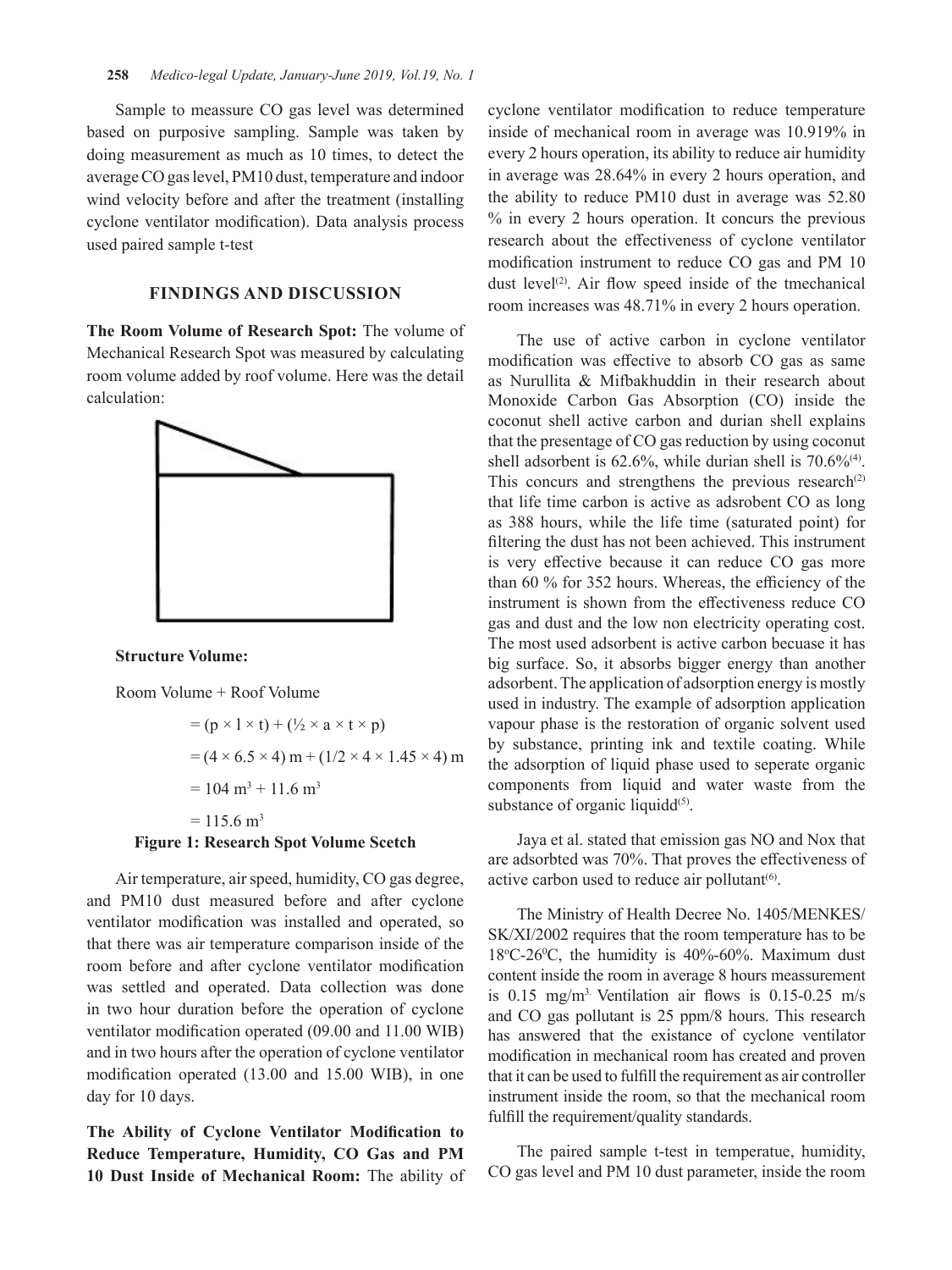resulted p-value of 0.000 (there was significant difference between of parameter before and after installing and applying cyclone ventilator modification).

While the air flow speed inside the room increases fluctuatively as shown in Figure 2.



**Figure 2: The Increase of Indoor Air Flow Speed After Installing/Operating Cyclone Ventilator Modification**

The problem of Cyclone Ventilator Modification application is there should be preliminary test if the instrument will be installed in another place which has higher pollutant variation with the width and volume that is as same as  $115.6 \text{ m}^3$ 

**Time needed for cyclone ventilator modiication to reduce temperature, humidity, CO gas degree and PM10 dust until optimum limit of certain room:** The meaning of optimum limit is fulfill quality standard of working area based on The Ministry of Health Decree No.1405/MENKES/SK/XI/2002<sup>(3)</sup> that is 18<sup>0</sup>C-26<sup>0</sup>C for room temperature, 40%-60% for humidity. Maximum dust content inside of air temperature in average measurement in 8 hours is  $0.15 \text{ mg/m}^3$ . Ventilation air flows is  $0.15$ -0.25 m/s and CO gas pollution is 25 ppm/8 hours.

Time needed by cyclone ventilator modification to reduce temperature, humidity, CO gas degree and PM10 dust in this research was 2 hours. This is as same as the result of parameter massurement in first length of time, that is 2 hours after being installed and applied. It has accomplished qualification standard of working environment. However, in this research the specific

time, in which minute in particular, the parameter reduction will reach the standard cannot be determined. It is because the measurement is done in the 2 hours length of time. It is not a continous measurement which can get more specific data of time. Cyclone ventilator modifivation can reduce indoor mechanical temperature in average by 0.919% and reduce air humidity in average of 28.64%. While the ability to reduce CO gas level in the average of 28.65% and decrease PM10 dust in average of 52.80% after 2 hours the instruments operates.

In this research, after the instruments operates for 10 days, the ability to reduce CO gas level was 4.55% in the first day and becomes 62.88% in the tenth day. While, for the PM10 dust was 24% in the first day and becomes 82.68% in the tenth day. The longer the instrument operates, its ability to reduce CO gas and PM 10 dust will increase. Whereas, the temperature parameter and humidity creates fluctuative result.

**The Effectiveness of cycolne ventilator modification towards the room area/volume:** The use/instalation of 1 unit cyclone ventilator modification in a room with the volume of  $115.6m<sup>3</sup>$  becomes effective by looking at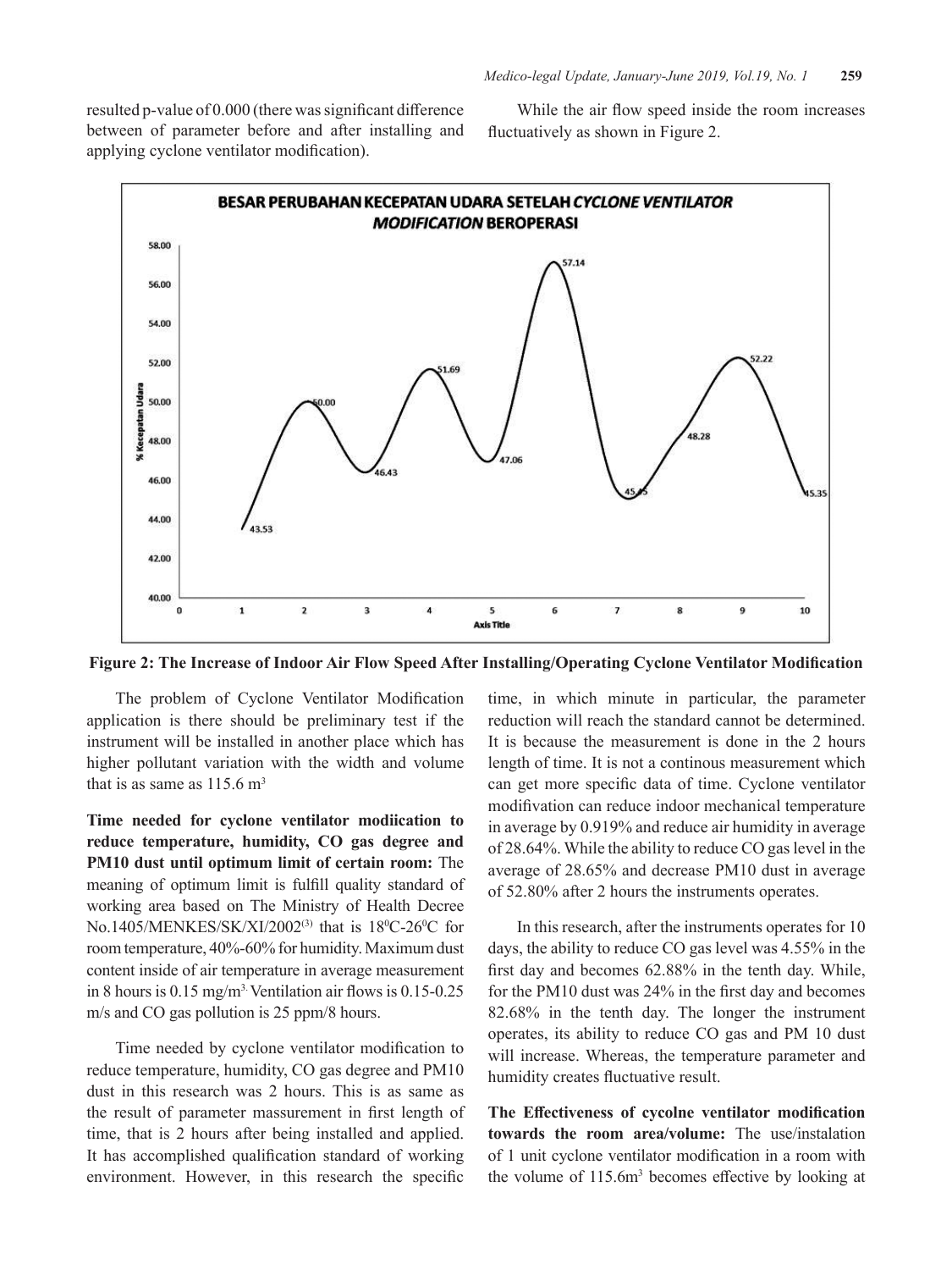the ability in reducing temperature, humidity, CO gas and PM10 dust level until fulfill the quality standards of workimg room in 2 hours operational of cyclone ventilator modification, it can also maintain the condition of the working condition in further hours. It is because there is an active carbon as cyclone ventilator modification which has a life time of 1388 working hours<sup> $(2)$ </sup>.

The implementation of 1 unit cyclone ventilator modification in  $115.6$  m<sup>3</sup> room volume can be recommended and proven effectively to be applied in industry which has working area potentially producing CO gas and PM10 dust level.

In this research, cyclone was operated after having pollutant parameter accumulation with 2 hours mesassurement in 115.6m<sup>3</sup> room volume which has accomplished quality standards. If it is assumed, cyclone ventilator modification operational simulation done in the same time with operational machine in mechanical room. It can be sured that the condition of the working room with that width will not exceed the determined limit (further research).

The excess of active carbon in the cyclone ventilator modification is strengthen by the research of Raso et al. They stated that we demonstrate two steps process where air sanitation system based on active carbon can be regenerated by "in situ" and eliminate volatil organic compound (VOC) from indoor air by using energy efficiently<sup>(7)</sup>.

**Performance of Cycolne Ventilator Modification:**  Performance of cycolne ventilator modification as an indoor air sanitation in general can be evaluated by its energy and economical aspect. Those two aspects show that indoor air sanitation operates (moves) by wind breeze and because of the different air pressure inside and outside of the room. Naturally, higher temperature air inside the room will scientifically flow/move to the lower air temperature outside the room through cyclone ventilator modification fin, so the additional energy is not needed to operate the instrument. This is efficient in the instrument operation.

The suction power of cycolne ventilator modification depends on air speed that hits instrument fin. Cyclone ventilator modification can handle hot temperature problem, stuffy and dirtyn in the room, reducing humidity and freshen working room (normal air circulation). Cyclone ventilator modification is anti-rust product which is suitable for tropical climate, durable and flexible, doesn't need special treatment, efficient, and very quick and easy in the installation process.

## **CONCLUSION**

- 1. Cyclone ventilator modification could reduce indoor mechanical temperature in average of 10.919%, air humidity in average of 28.64%, CO gas level in average was 28.65% and PM10 dust in average of 52.80% after 2 hours of operation.
- 2. Cyclone ventilator modification in 2 hours of operation could reduce temperature, humidity, CO gas and PM10 dust level that were accumulated in 4 hours inside the mechanical room.
- 3. Cyclone ventilator modification was effectively operated in a room with the volume of 115.6 m 3 and was able to produce the condition that meets the quality standards.
- 4. The performance of cyclone ventilator modification as air sanitation instrument was proven to be able to solve hot temperature, stuffy and dirty problem in the room, reducing humidity, to make the working space more comfortable, anti-rust product which was suitable for tropical climate, durable and flexible, doesn't need special treatment, efficient, and is very easy and fast in the instalation process.

## **RECOMMENDATION**

- 1. The application of cyclone ventilator modification can be done by considering the instrument ability, room volume, and pollutant level in that room to get optimum formulation to fulfill quality standards inside the room.
- 2. The research of the application of cyclone ventilator modification can be a reference for another researcher to develop further step, such as the application of cyclone ventilator modification to other parameter in this research.

**Source of Funding:** Authors

**Ethical Clearance:** Yes

**Conflict of Interest:** No